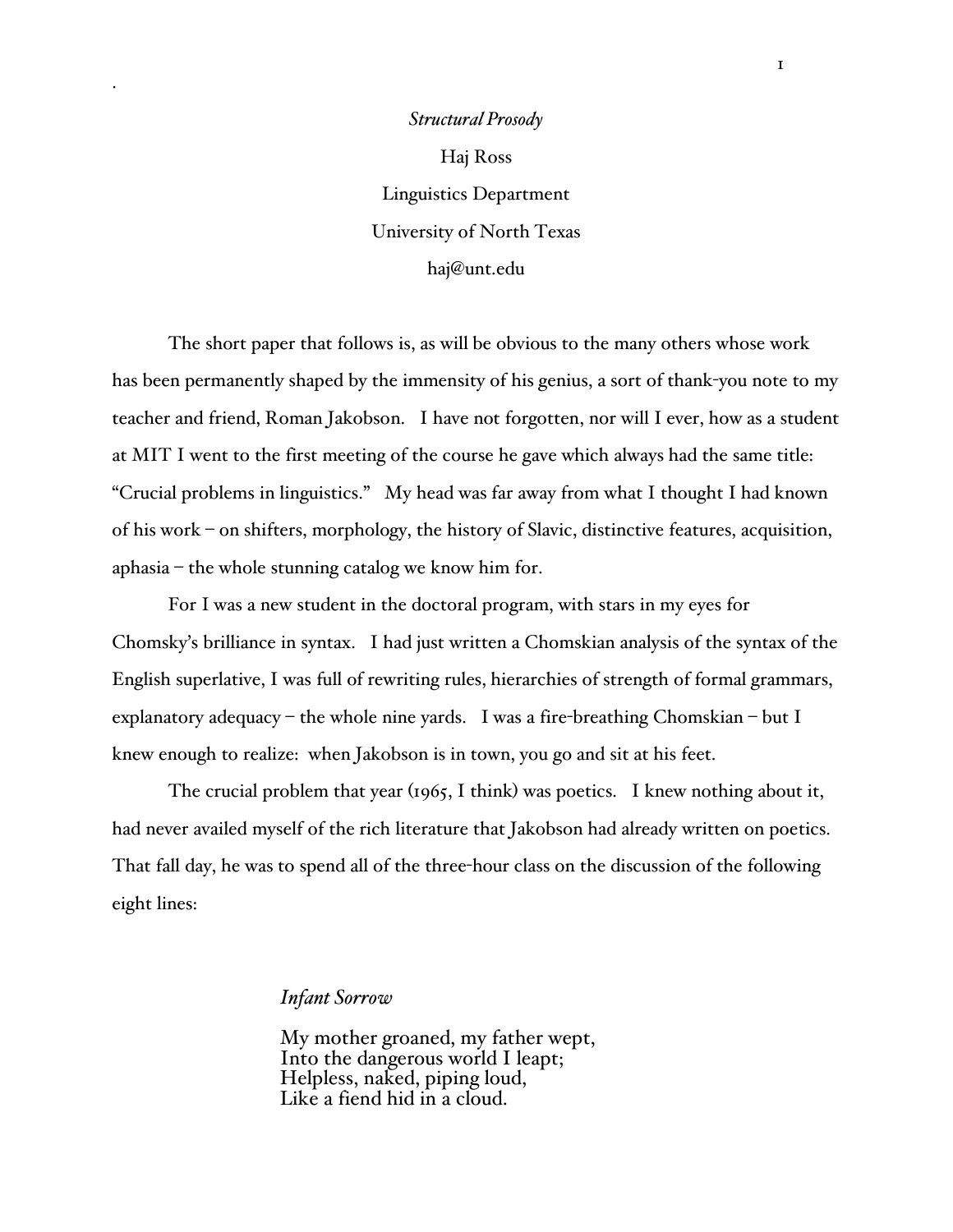Struggling in my father's hands, Striving against my swaddling bands, Bound and weary, I thought best To sulk upon my mother's breast.

## William Blake.

.

I will not try to even sketch the incredible arabesquerie of the network of structures that he uncovered in those three hours. It is enough to say that he showed that there was a reason for the number of nouns in each stanza, and in each couplet, likewise for the number of verbs (I had never known that number could play a role in poetic impact); that the main constituent in each line moves successively further towards the beginning of the line – on and on, dazzlingly, a great tide of structure, none of which I had ever been shown before, for any poem. The interested reader will find part of those three hours in the last chapter of Jakobson  $(1987)$  – it would be silly to repeat that here, to try to out-Jakobson Jakobson.

It was a life-changing experience, though I was not to realize it at the time. I dove into syntax, and worked on my dissertation and topics involving the relationship between syntax and semantics for a dozen years, never forgetting the glory of pattern that Roman had revealed to us, but never thinking that the seed he had planted in me would sprout and grow to completely dominate all of my syntactic and phonological and semantic wanderings, as it has for the last thirty years.

I have never met anyone who had the ability to speak in a fashion as concentrated as could Roman. I think that that density was one of kinds of bait with which he sweetened the hook on which I was impaled. I had found out for myself that syntax was bottomless; he showed us that poetics was equally, or perhaps more, so. I had the supreme good fortune to not only be able to hear him talk on many subjects, for the last twenty years of his amazingly productive life, but to become his colleague and friend. I once proposed to him that we collaborate on the analysis of a poem, he agreed – but as is so often the case in life, I thought there were other things of greater urgency to accomplish, and then he grew ill, and was gone.

Readers who are familiar with his huge oeuvre on the linguistic analysis of poetry will quickly see how deep is my debt to him. I myself am a very poor student of his work; his immense presence and erudition (and rascalliness, for he was a trickster) drew him to me as a person. I am certain that my analyses of poetry would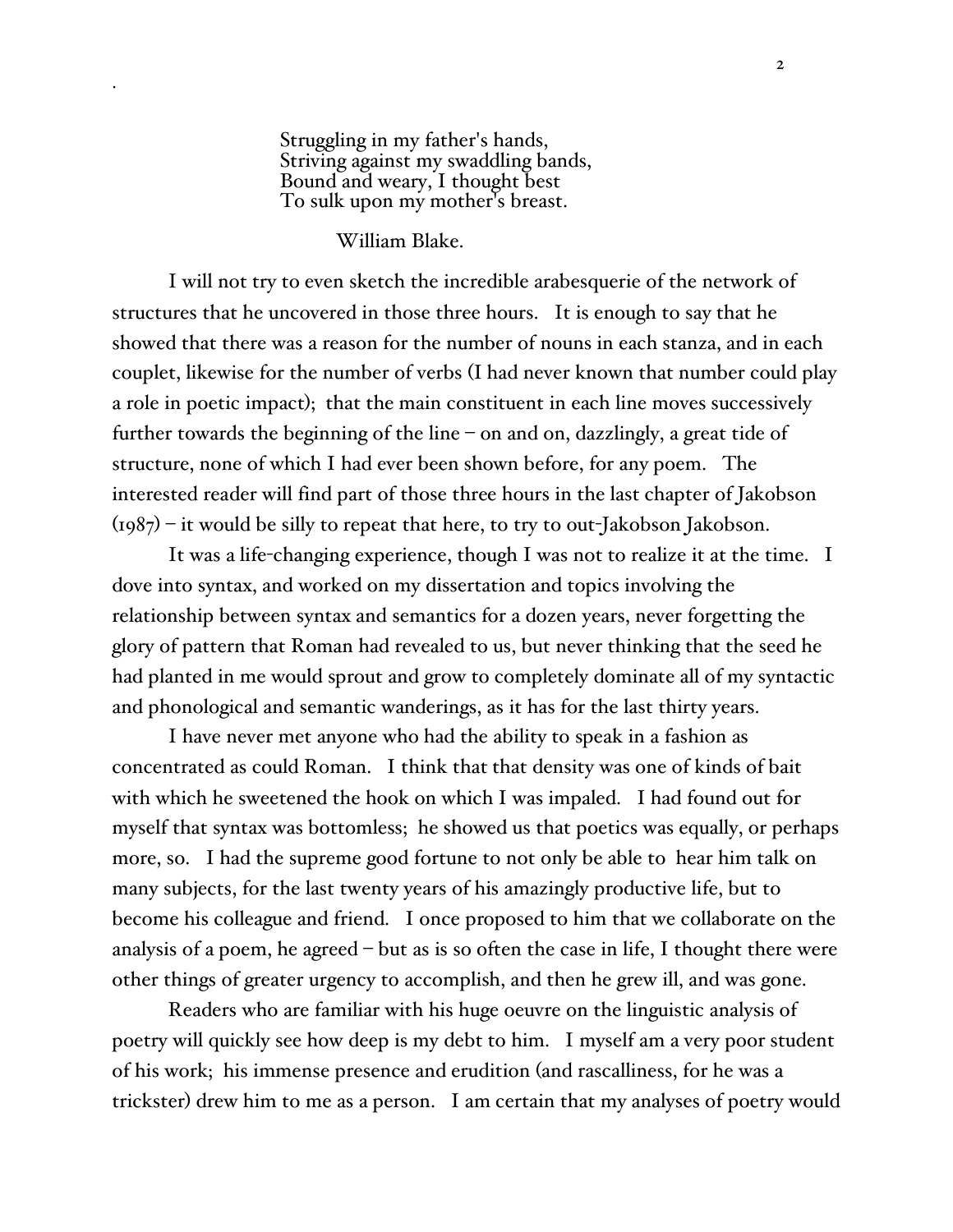be far better if I had a scholarly knowledge of his work and that of other great minds, but for better or worse, I have spent the years of studying poetry with the poems themselves, trying to sink as deeply into them as I could, to find the kinds of hidden patterns that my mentor had before me.

.

I believe that I have found structures that he might not have known of; I wish I could have shown them all to him, to hear what he would say to me about them. Some of them are in the poem which will be the focus of the paper which follows. I dedicate it to his memory, and hope that somehow and -where he will get wind of it, and will nod an OK, a glint in his eye.

Roman was interested in the analysis of many forms of art, not only verbal art, but also cinema and music. I have been told by Pete Becker (personal communication), who taught for many years at the University of Michigan, that Jakobson would often visit his great friend Kenneth Pike there, and that they would then take apart a poem or a joke together, in one of Pike's classes. It turns out that the familiar fact that jokes have punch lines is a fact about poems too. So I will start our poetics journey with a tip of the hat to humor.

Reading a poem is ideally a bit like acting in a play. As plays do, poems too have drama. Master poets once also had to be master story-tellers – think of Homer, or Chaucer, or Shakespeare. Poetry has grown shorter of late – modern poets seldom write epics, in which a series of events is chronicled. Thus we must look, in modern poetry, for something akin to plot – the unfolding of causally coherent sequences of events – but where the sequences are not of elements tied to time and causality, but rather of a more abstract character.

When we think of peerless joke-tellers, we realize that they know how to build to a punch line. How is this "building" done? By monotonically proceeding along a semantic dimension. Think of the countless minister-priest-rabbi jokes, or the Yank-Briton-Other Foreigner jokes, always with the three sections in this order, never, say priest-minister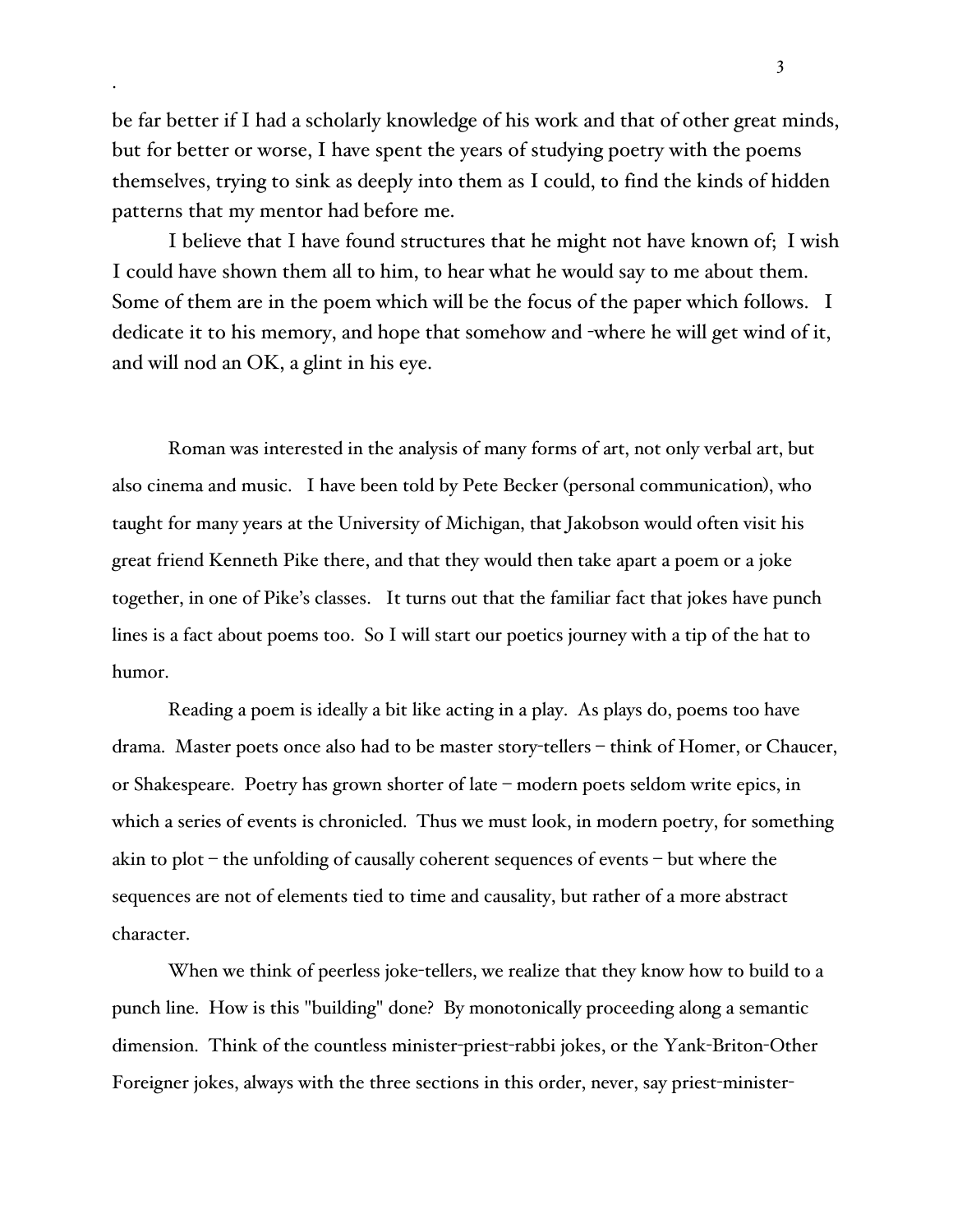rabbi. The reason is that WASP culture prevails in the US, WASP humor prevails, the dimension traversed is otherness, either religious or cultural, and the journey starts at home, with a Protestant Yankee. (We would expect to find the priest-minister-rabbi sequence in a Catholic culture, where Protestants are the next most populous, and Jews are the smallest group, and in Israel, perhaps a rabbi-priest-minister sequence, depending on whether Protestants or Catholics are viewed as being furthest away from the cultural "home.")

.

The monotonicity of the building to a climax is easiest to see in the simplest stories: like *Goldilocks*. Countless times in this story we dance the sequence large-medium-small: three bears, three voice registers, three bowls of porridge, three chairs, three beds – and then there are more abstract threeings in addition. The tale itself has a three-part sonatalike A-B-A structure: bears at home (stage is set); bears leave, Goldilocks arrives (posing of the problem); bears return home (climax and dénouement). We ask why, the answer is clear, and well-known: *Thrice is nice*. In a set of three, the first two elements set up an abstract rhythm, then the third breaks it. Thus, in a sense, both the prototypical joke and the prototypical story admit a kind of *discourse parsing*, e.g.,

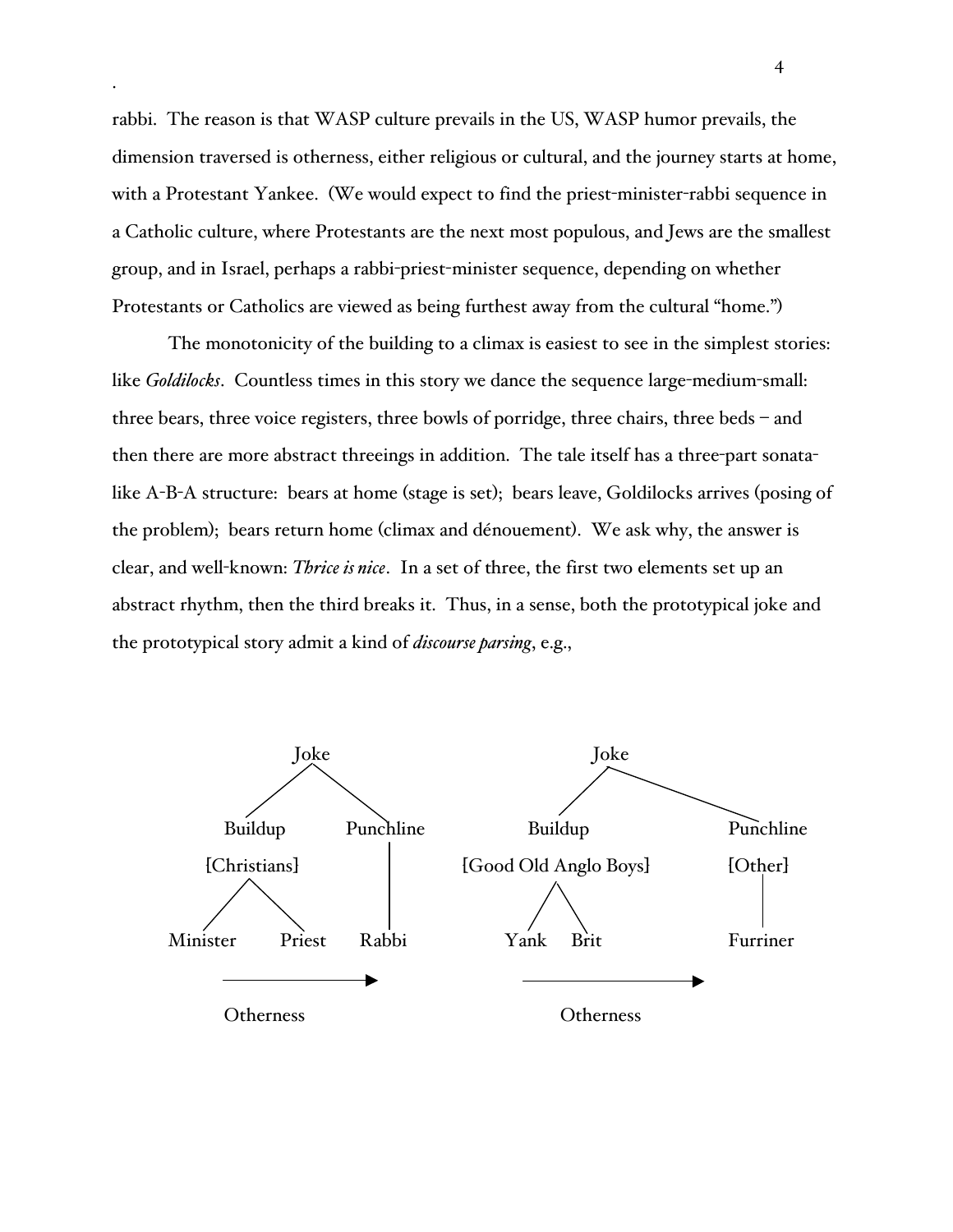But what of poetry? What is the dimension along which elements are arrayed which sets up an abstract rhythm, against which a sudden change can produce a moment of drama, of heightened perception? My hypothesis is that this rhythm is a result of two simultaneous poetic processes:

.

Sectioning: A system of poetic devices which segment a poem into various *sections,* which may occupy roughly equal temporal intervals, but need not do so. There is a hierarchy of such sections: the largest are stanzas (or groups of stanzas), the next smaller are lines (or groups of lines, which may or may not be separated by blank lines), and the smallest are feet (or sequences of feet). The sections of a poem are thus reminiscent of the measures into which a melody is divided in musical notation, with the caveat that just as measures in music need not be isochronic, because a piece of music may change its time signature any number of times, so poetics sections need not be of the same size or duration.

**Arraying**: Elements of linguistic form, on all levels of representation (phonetic, morphological, syntactic, semantic, pragmatic ... ) that are deployed within the framework established by the sectioning. There are extremely restricted ways of arraying. For instance, in a two-section structure, there is only one possible deployment:

| А<br>л |  |
|--------|--|
|        |  |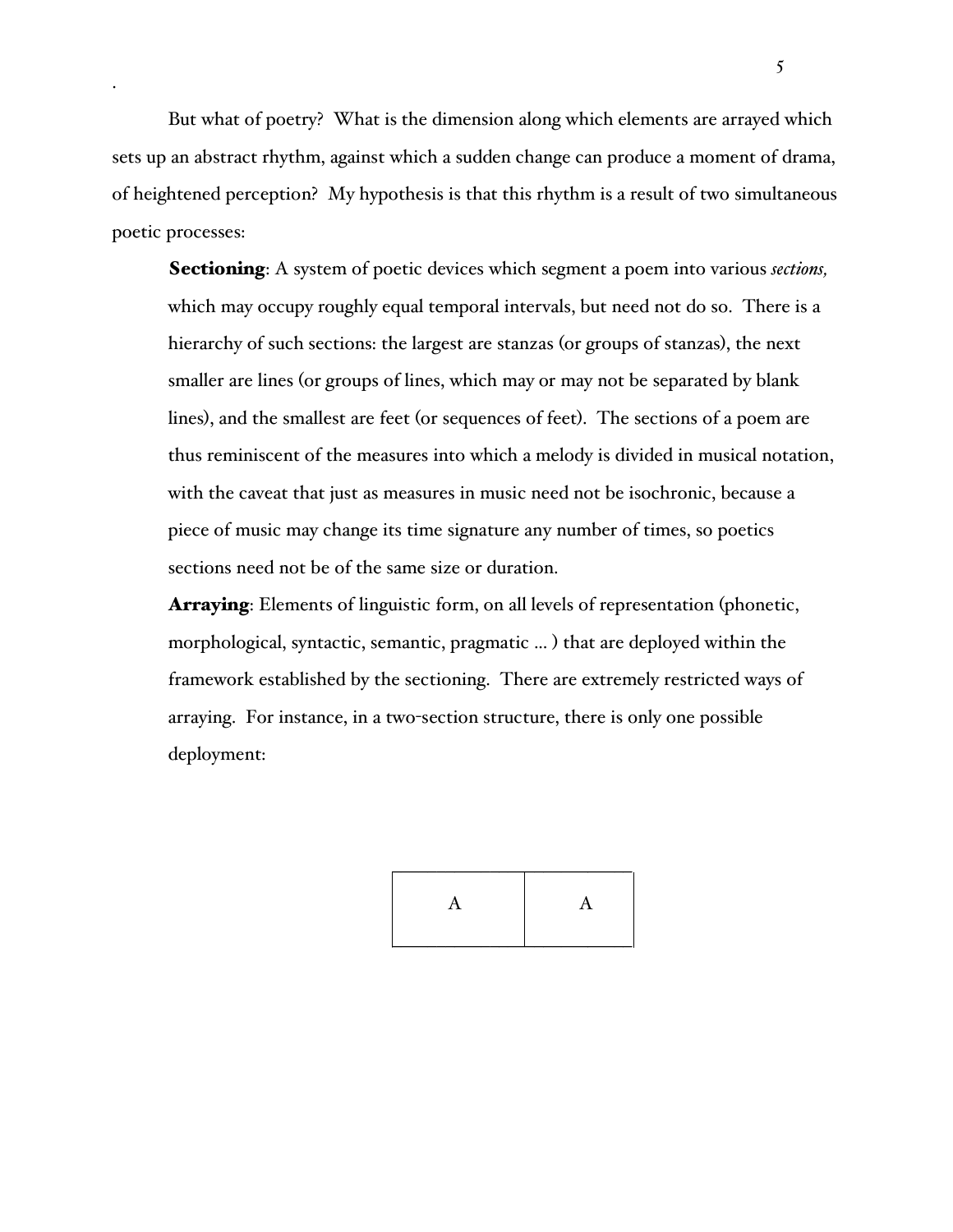(A variant is  $A / -A$ , where  $-A$  is in some sense the "negative" or the "opposite" of A, and thus, because *les extrèmse se touchent*, –A = A, paradoxical as this may seem, so  $A$  / –A structures are really a special case of  $A$  / A.)

For three-part sectionings, there are only two possibilities: repetition, and the sonata-like home-away-(return) home:

# A A A A B A

.

For four-part structures, there are three main types. In French theories of verse, these have three traditional names.

| <b>Repeated Repetition:</b>     | A A B B 'rime platte' |                          |
|---------------------------------|-----------------------|--------------------------|
| Onionskin (an expanded sonata): |                       | A B B A 'rime embrassée' |
| Alternating:                    |                       | A B A B 'rime croisée'   |

I only know of one kind of five-part sectioning, which is again an extension of the sonata form:

Onionskin: A B C B A

And for six-part sectioning I have seen only two: an extended alternating, and an extended sonata.

|  | A B C A B C |  |  |
|--|-------------|--|--|
|  | A B C C B A |  |  |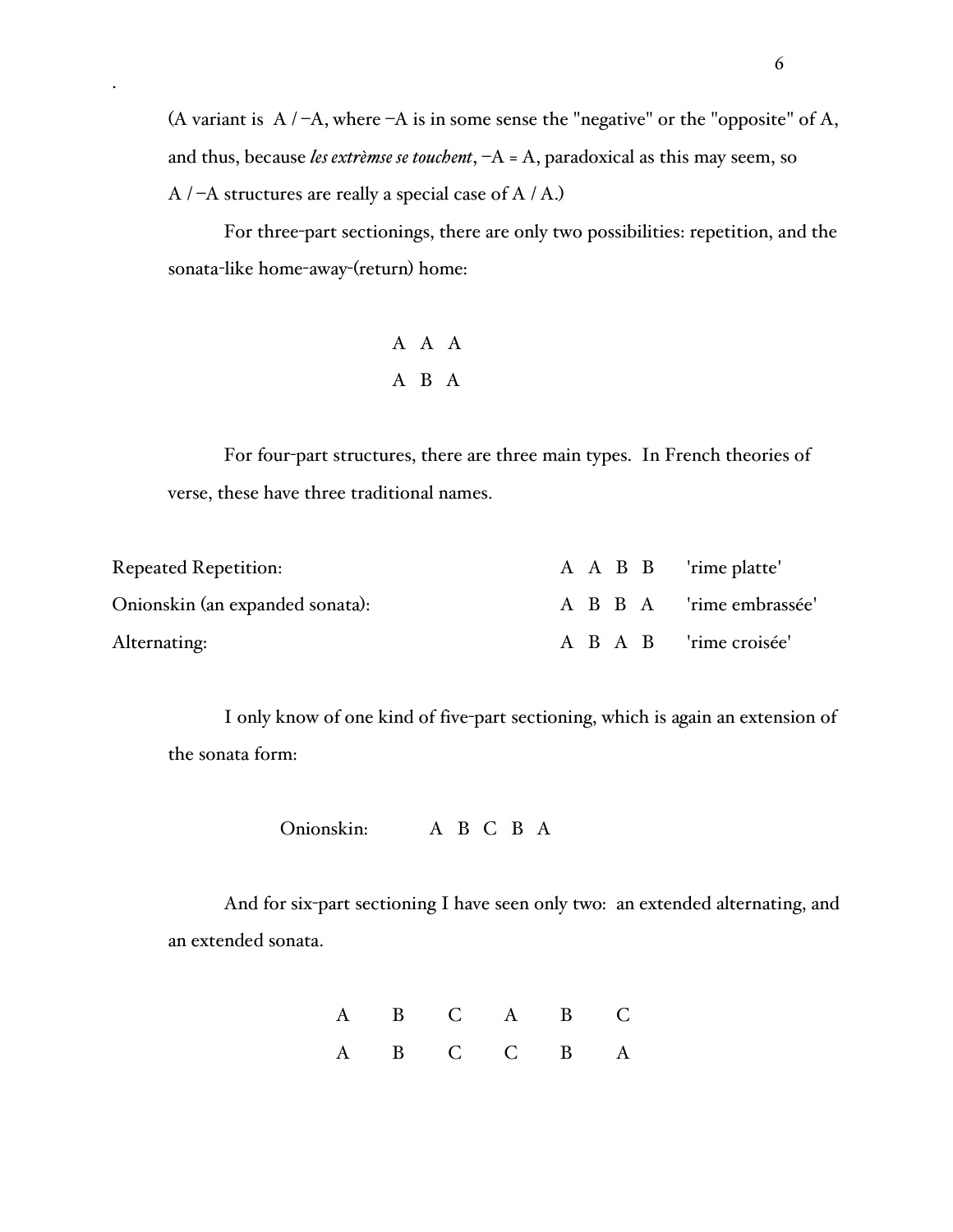While even higher-order sectionings are theoretically possible, I have not encountered any, and I tend to doubt that they can exist productively. After all, we are getting close to George Miller's famous Magic Number Seven ± 2.

.

The collaboration of sectioning devices and array types sets up an underlying periodicity of a poem, a kind of structural "beat" which corresponds to the linear time of drama (or narrative structures in general). I will refer to the combination of elements arrayed in sectionings as a *structural prosody*. While prosody is typically thought of as pertaining only to acoustically perceptible parameters, usually only melody and stress, I would like to extend its meaning to cover more abstract types of linguistic elements.

With the rhythmic background of a structural prosody in place, we have the possibility of constructing an abstract poetic "drama" – of giving a poem a punch line.

It is easy to see how this is to be done. For example, if we examine the lastmentioned six-cell prosody, we can see that after a listener has heard the first five elements, there will have arisen a strong expectation that the sixth will be an 'A,' to complete the pattern. Therefore, we have drama, surprise, frustration, an unfinished gestalt, etc., when we hear instead:

A B C C B **O** 

for the essence of plot (and of the causation on which it depends) is irreversibility. And structural prosodies are characterized by repetition, in various abstract ways.

| (I) Simplest repetition | A A     |                    |  |
|-------------------------|---------|--------------------|--|
| $(z)$ Sonata            | A B A   | greater complexity |  |
| $\chi$ Onionskin        | A B B A |                    |  |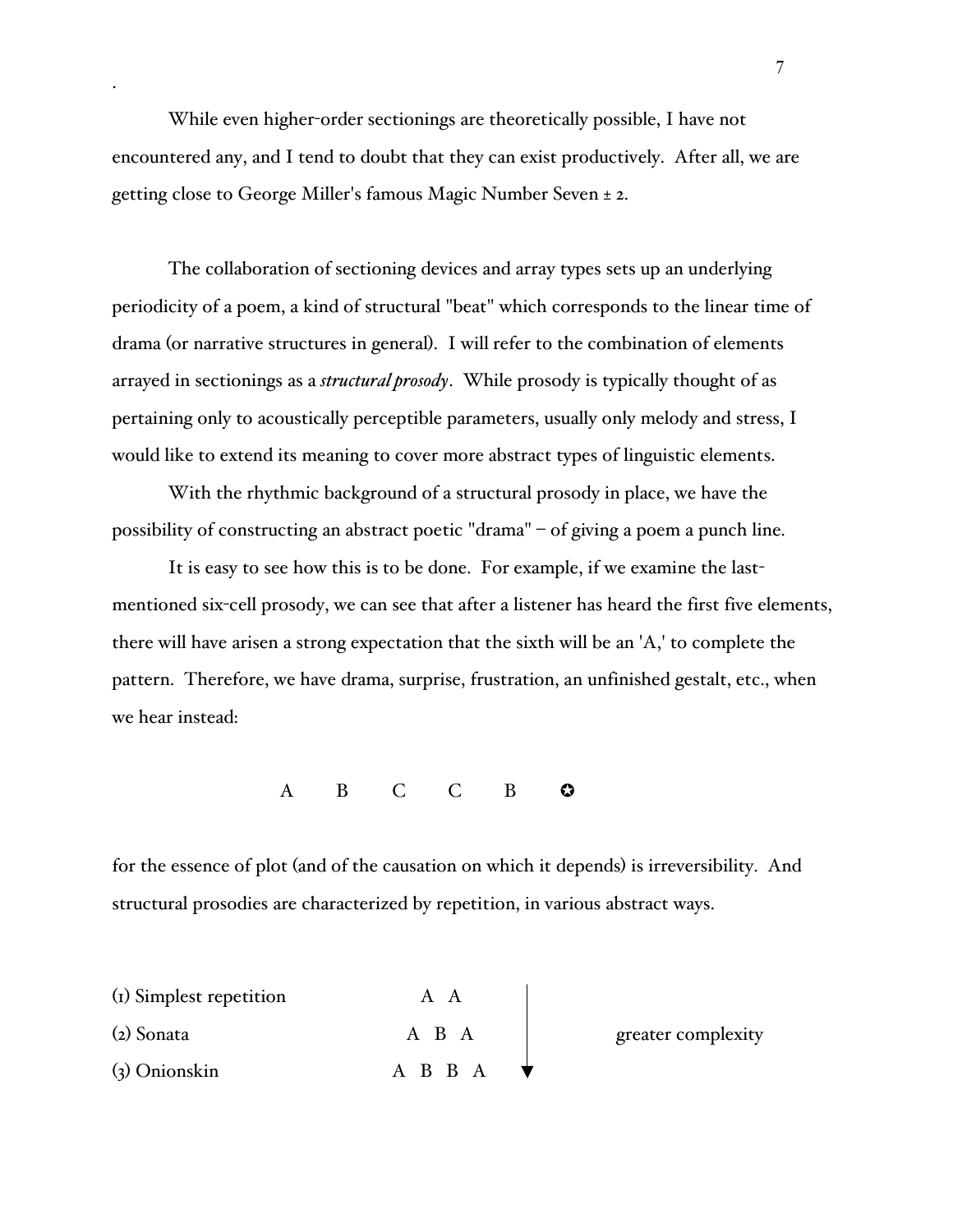We see that alternation, as in A-B-A-B, is really a kind of higher-order  $(i)$ , where A-B is a unit, say X.

| A B | A B |
|-----|-----|
| v   | V   |

### Similarly with A-B-C-A-B-C.

.

Thus poetic drama arises from the interpenetration of repeating structures – structural prosodies – and non-repeating ones, whether these are monotonic along some dimension, as was found to be the case in jokes and stories, or whether their irreversibility is of a different stripe.

Lest this discussion become too abstract, I will discuss the punch line of one poem in detail, showing how the rest of the poem establishes a number of prosodies, of the most various types, against which the punch line of the poem stands out in the sharpest relief.

Before I turn to the text, let me make one final observation. There are many types of linguistic elements to be arrayed in a poem, and nothing I have said about prosodies precludes that the poet will use the distribution of one type of linguistic element – say nouns – to support one prosody, while the distribution of another element – say bilabials – supports a second prosody, and the distribution of some semantic type – say predicates of emotion – a third prosody, and so on. A helpful way of visualizing prosodies is as transparencies, overlays, where the experience of reading is like walking the length of the poem, peering down through the various overlays (a way of seeing which I owe to John Lawler). Where a number of prosodies intersect, there will be a significant poetic boundary, a kind of "cusp" in the abstract shape/rhythm of the poem, an opportunity for the poet to locate a salient feature of the poem's unfolding drama. In a real sense, "learning to read"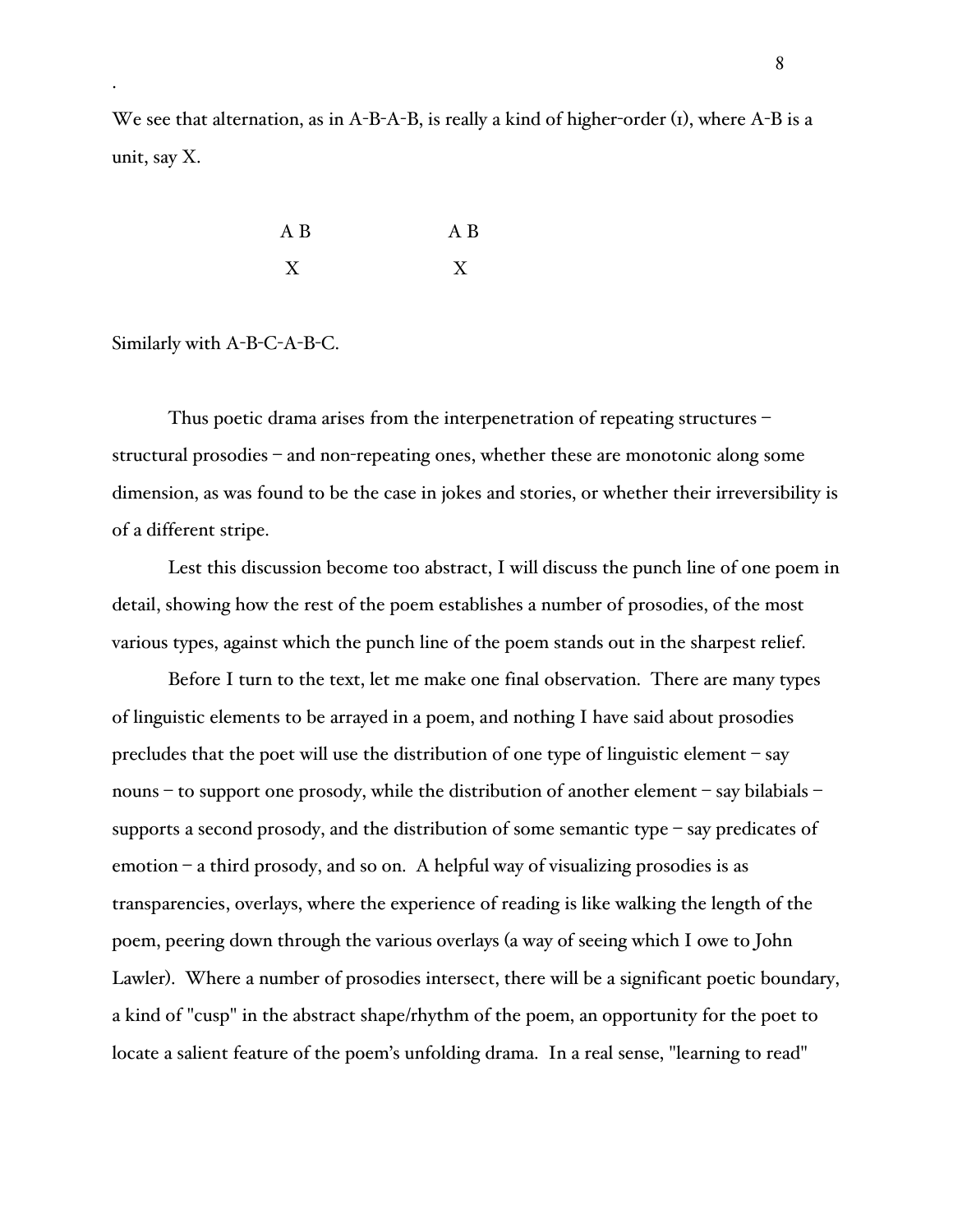poetry is to be characterized precisely as acquiring an intuitive awareness of these poetic cusps, and of the congruencies in the overlaid prosodies which make them up.

.

With these preliminaries in mind, let us read, as respectfully and savoringly as possible, William Carlos Williams' indelible "To Waken an Old Lady."

## *To Waken an Old Lady*

 $_{I}$ Old age is <sub>2</sub>a flight of small 3cheeping birds 4skimming 5bare trees 6above a snow glaze. 7Gaining and failing 8they are buffeted 9by a dark wind-- <sub>10</sub>But what?  $_{\rm II}$  On harsh weedstalks 12the flock has rested, 13the snow 14<sup>is</sup> covered with broken 15seedhusks 16and the wind tempered  $_{17}$ by a shrill 18piping of plenty.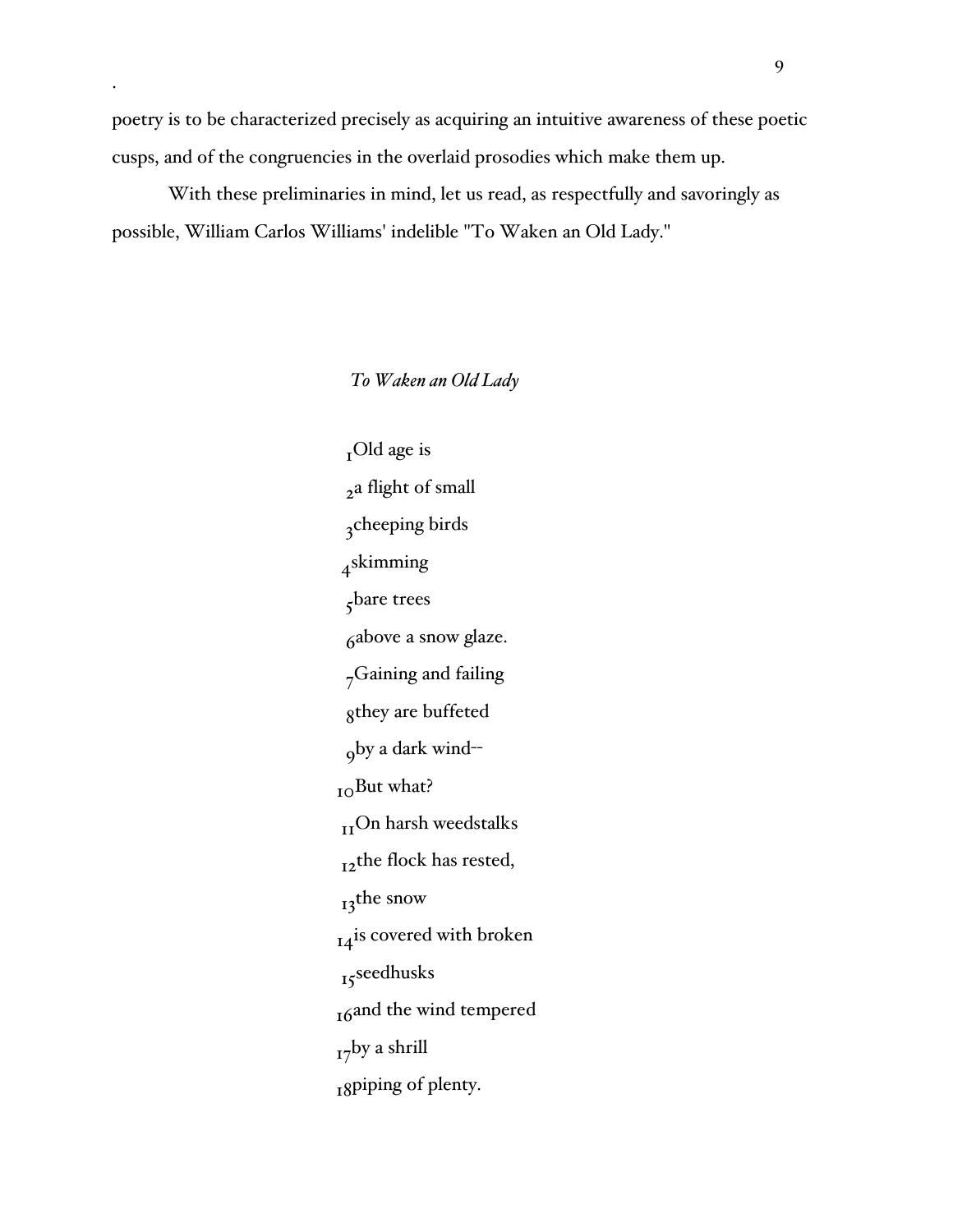Typographically, this poem is one eighteen-line stanza: there are no stanza breaks. What I would like to demonstrate, however, is that there are clear reasons to view it as simultaneously having two nine-line halves, three six-line thirds, and six three-line triplets.

.

I will start by pointing out that there are heavy punctuations in the middle of the poem – the dash at the end of line 9, and the question mark at the end of line 10. This boundary is an important conceptual one as well. In I, the poem's first half (ll. 1-9), the birds are seen as being at the mercy of their environment: the snow and cold of approaching death have covered everything with a seamless glaze, and the power of death, here a dark wind, is the agent of the verb *buffet*, whose object is the birds. But in II, the second half (ll. 10-18), the glaze has been punctured, food found, and now the wind is an object – of the verb *temper*.

In I, the birds' cheeping – to me, this verb connotes a higher, more random and disorganized twittering – has given way in II to a piping – a lower, calmer, more musical call. We note also that *snow* and *wind*, the poem's only two repeated content words, have both changed their thematic roles: just as the wind has gone from being a conceptual agent in I to being a patient in II, so the snow, which in I is notionally the subject of the predicate underlying the noun *glaze*, has in II become the notional object of the verb *cover.*

Further support for this conceptual halving of the poem is provided by the its verbs of motion, all of which are in I: *fly* (and *flee*) [both underlying *flight*], *skim, gain, fail,* and *buffet*. We note too that the sectioning into halves is supported by the location of the two one-word lines: *skimming* and *seedhusks* are each four lines away from the ends of the poem. And in I, there is only one line-final adjective, *small*, in the second line; while in II, we also find but one line-final adjective, *shrill*, correspondingly placed with respect to the end of the poem.

The poem is also halved by balancings of both nouns and verbs. Each half has seven lexical nouns, with four appearing line-finally: in I, *birds, trees, glaze, wind*: in II, *weedstalks,*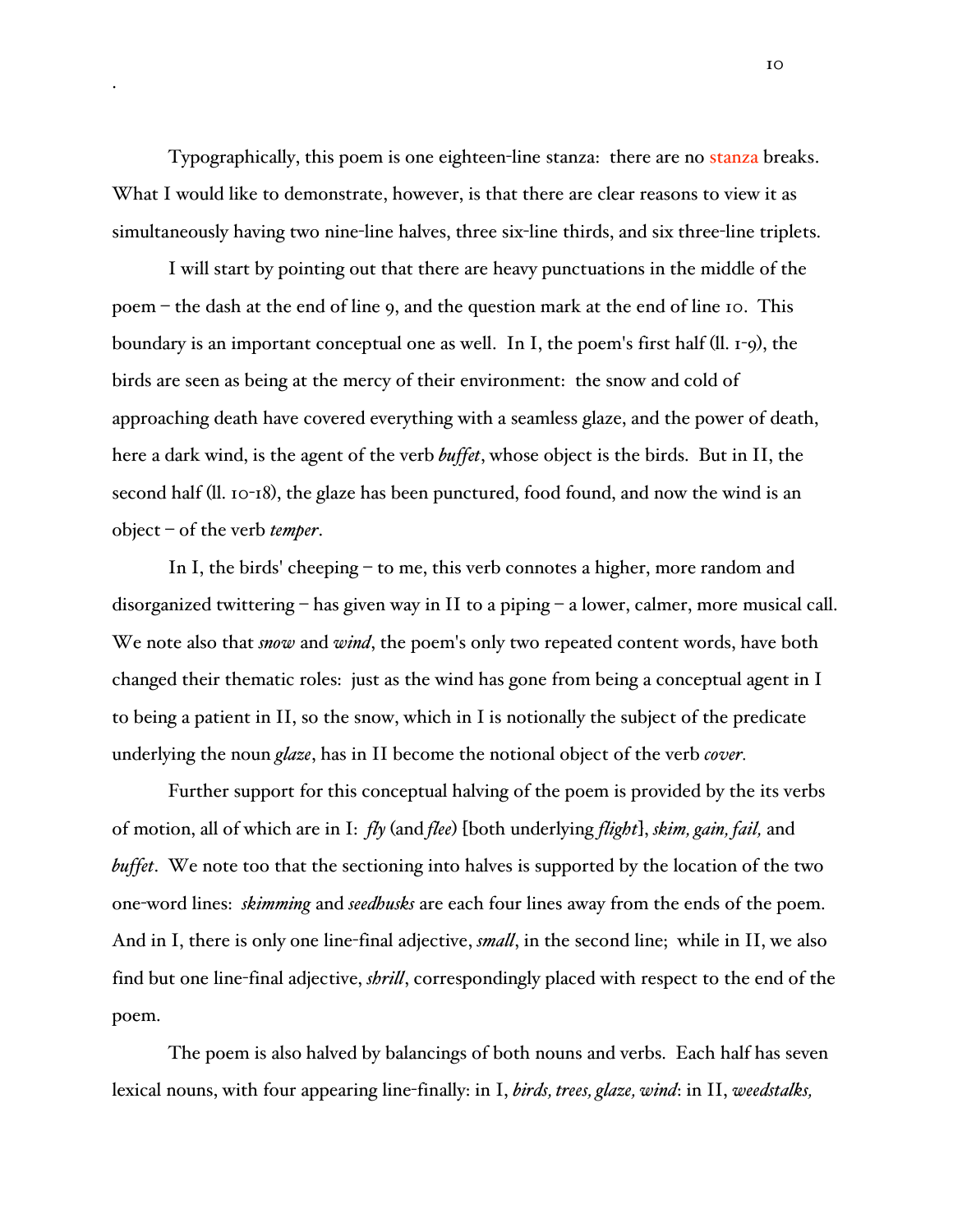*snow, seedhusks, plenty*. Note that each half has two singulars and two plurals. Each half has two tensed verbs *is, are; has, is.*

.

When we turn to the non-finite verb-related forms, we find the most interesting pattern: each half has five such forms [NB: in each half, with the first half manifesting four present participles in -*ing* [NB: all occur in the third through the seventh lines, with one (*cheeping*) being a pronominal modifier, the other three being gerunds], and one past participle (*buffeted*); while the second half exhibits the antisymmetric pattern of one -*ing*form and four past participles [NB again: all occur in the third through the seventh lines of the second half, with one (*broken*) being a pronominal modifier, and the other three being main verbs]. In I, three of the present participles are line-initial (namely <sub>3</sub>*cheeping*, *Askimming,* and *<sub>7</sub>gaining*), with the lone past participle appearing line-finally; in II, three of the past participles are line-final (namely 12*rested*, 14*broken*, 16*tempered*), with the sole *ing*form being line-initial. The location of the majority of the present, more active, participles in I is thematically consistent with the above-mentioned splitting of the poem's motion verbs. For the awakening that the poem invites an old lady to is concerned with the riches, the calm music (cf. *piping*) that can be found at life's end through a letting go of frantic rushing around, and with the transition to rest, to the wisdom of accepting. Importantly, the call to that awakening comes just at the beginning of II, in the two-word rhyming expostulation *But what?*

I will not discuss at great length the evidence that the poem is also to be seen as being divided into three six-line thirds – one primary basis is the punctuation. Aside from the central punctuation around the boundary dividing the halves, the only other internal marks of punctuation end lines 6 and 12. The first sections off the poem's first sentence, and the second splits off the last tensed clause of the poem's final sentence. Note also, however, that the two outer thirds have the same verb  $-i\textbf{s}$  – and that this verb, beginning a line in I, ending one in II, comes as the third syllable of each of the thirds.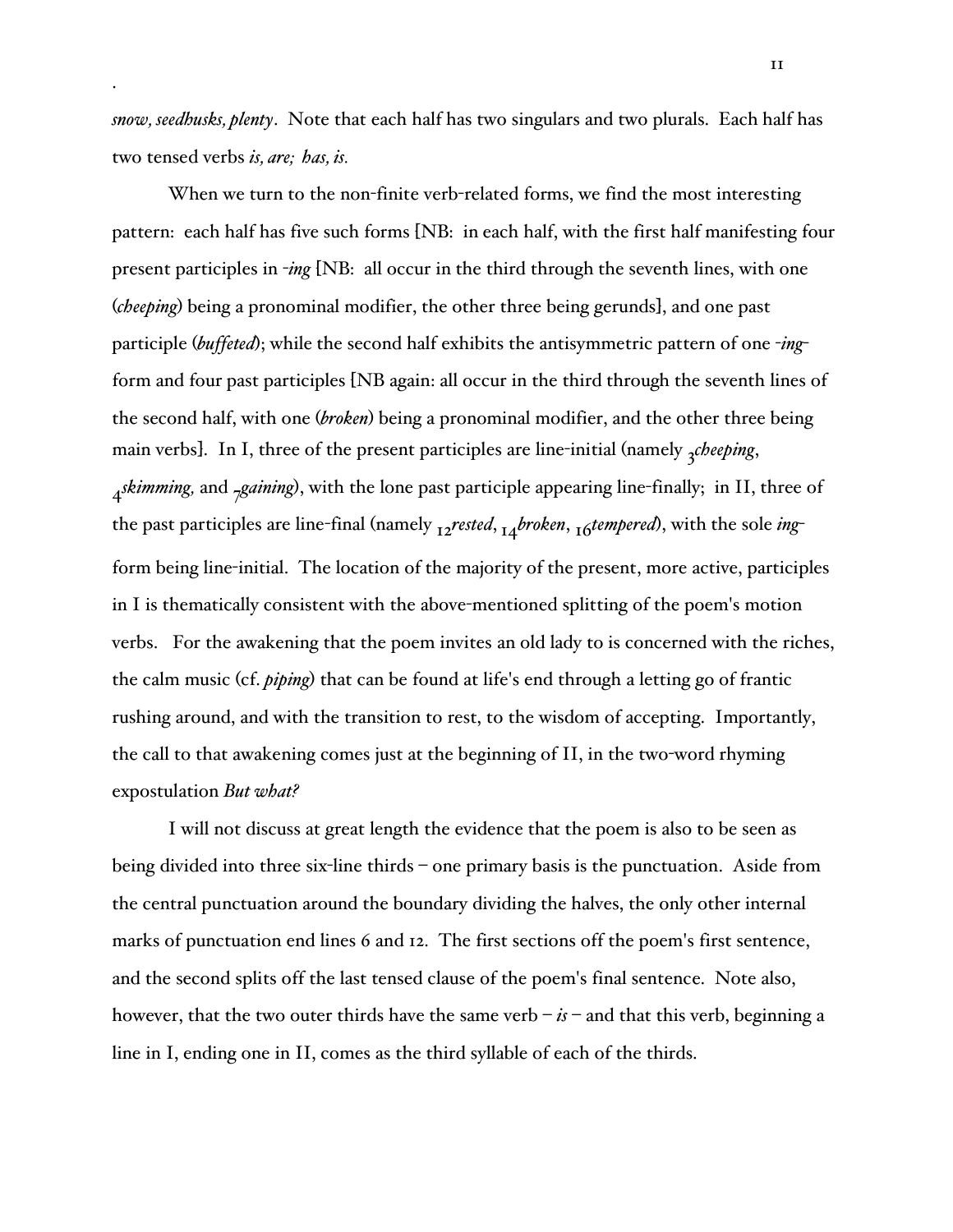Let us instead consider in some detail the reasons for seeing the poem as sectioned into six three-line triplets, A-F.

.

| A | Old age is                          |
|---|-------------------------------------|
|   | ,a flight of small                  |
|   | cheeping birds                      |
| B | $_4$ skimming                       |
|   | bare trees                          |
|   | $6a$ above a snow glaze.            |
| C | <sub>7</sub> Gaining and failing    |
|   | <sub>8</sub> they are buffeted      |
|   | $_{\text{o}}$ by a dark wind—       |
| D | $_{10}$ But what?                   |
|   | $_{\textrm{H}}$ On harsh weedstalks |
|   | $_{12}$ the flock has rested,       |
| E | $_{13}$ the snow                    |
|   | $_{14}$ is covered with broken      |
|   | <sub>15</sub> seedhusks             |
| F | <sub>16</sub> and the wind tempered |
|   | $_{17}$ by a shrill                 |
|   | <sub>18</sub> piping of plenty.     |

First, we note that such a partitioning accords well with the poem's syntax: except for D, each three-line group is clearly a constituent. Moreover, we find conceptual parallels between A and D – both mention birds (note also the phonetic similarity of *flight* and *flock*); between B and E – both mention snow; and between C and F, which both concern wind. In I, each triplet has exactly one line beginning with a present participle, and in II, each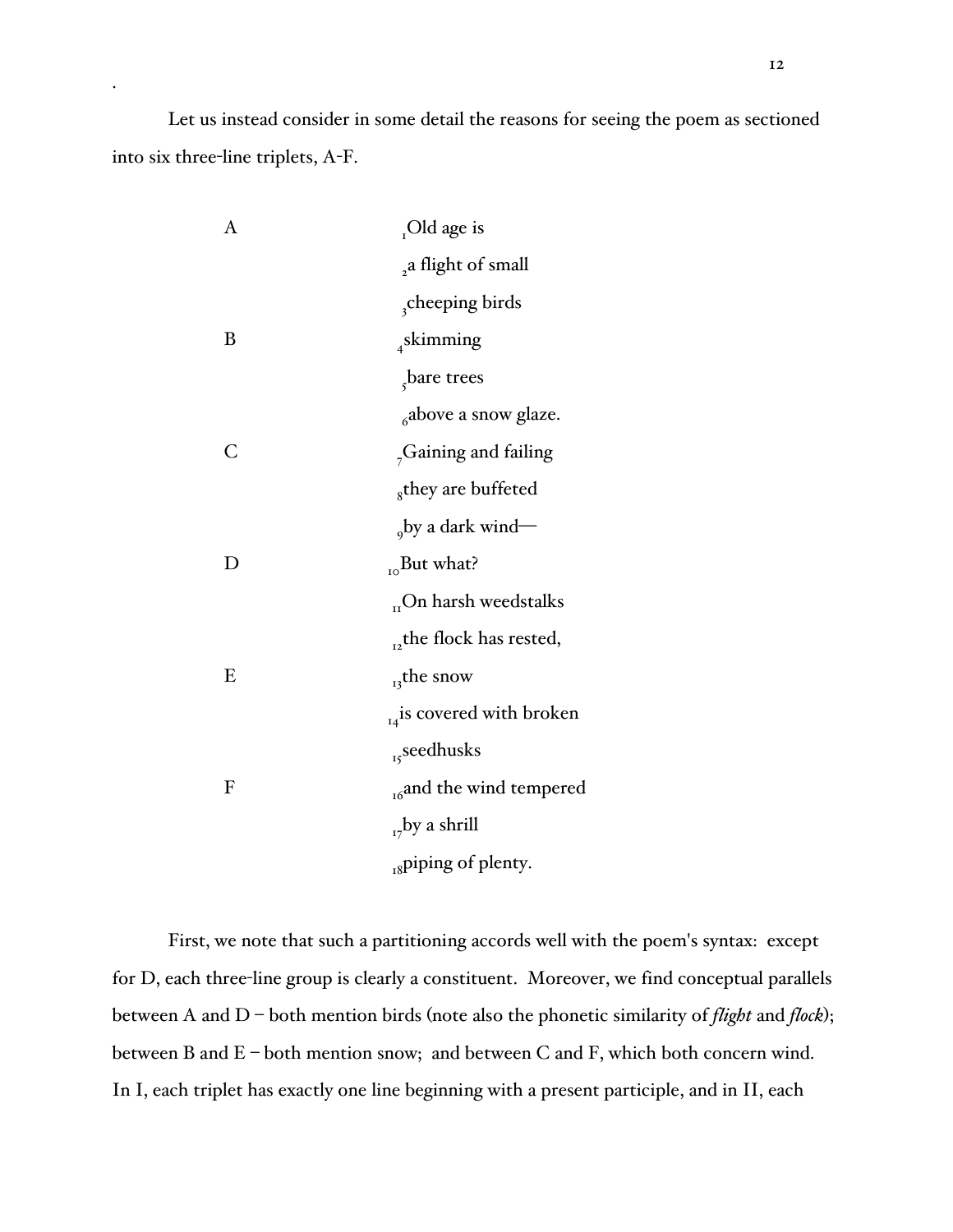triplet has exactly one line ending with a past participle. Finally, when we study the distribution of the number of words per line in each of the triplets, the following parallels emerge:

.



First, note that each triplet contains exactly one four-word line. More importantly, the conceptual parallels linking  $A / D$ ,  $B / E$ , and  $C / F$  are underscored by the arrangements of the word counts in the lines of these triplet-pairs. The order of the number of words per line in A and C can be transformed to that in D and F by moving their last lines to their first, while to get from B to E, the first line (namely *skimming*) must become the last (*seedhusks*). This last transformation makes the poem's two one-word lines the boundaries of the periphery of the poem – the two outer triplets, in which we find the contrast in sound I noted above. Note also that it is only in this periphery that we hear the segment [p], which functions so prominently in the alliterative last line.

The various prosodies I have cited above provide a complex structure of overlays, but one whose dramatic element I have not yet localized. For now, let us concentrate on the punch line itself.

Before I do this, however, may I suggest that you review briefly the structural prosodies I have discussed above, and then reread the poem slowly out loud. See if any of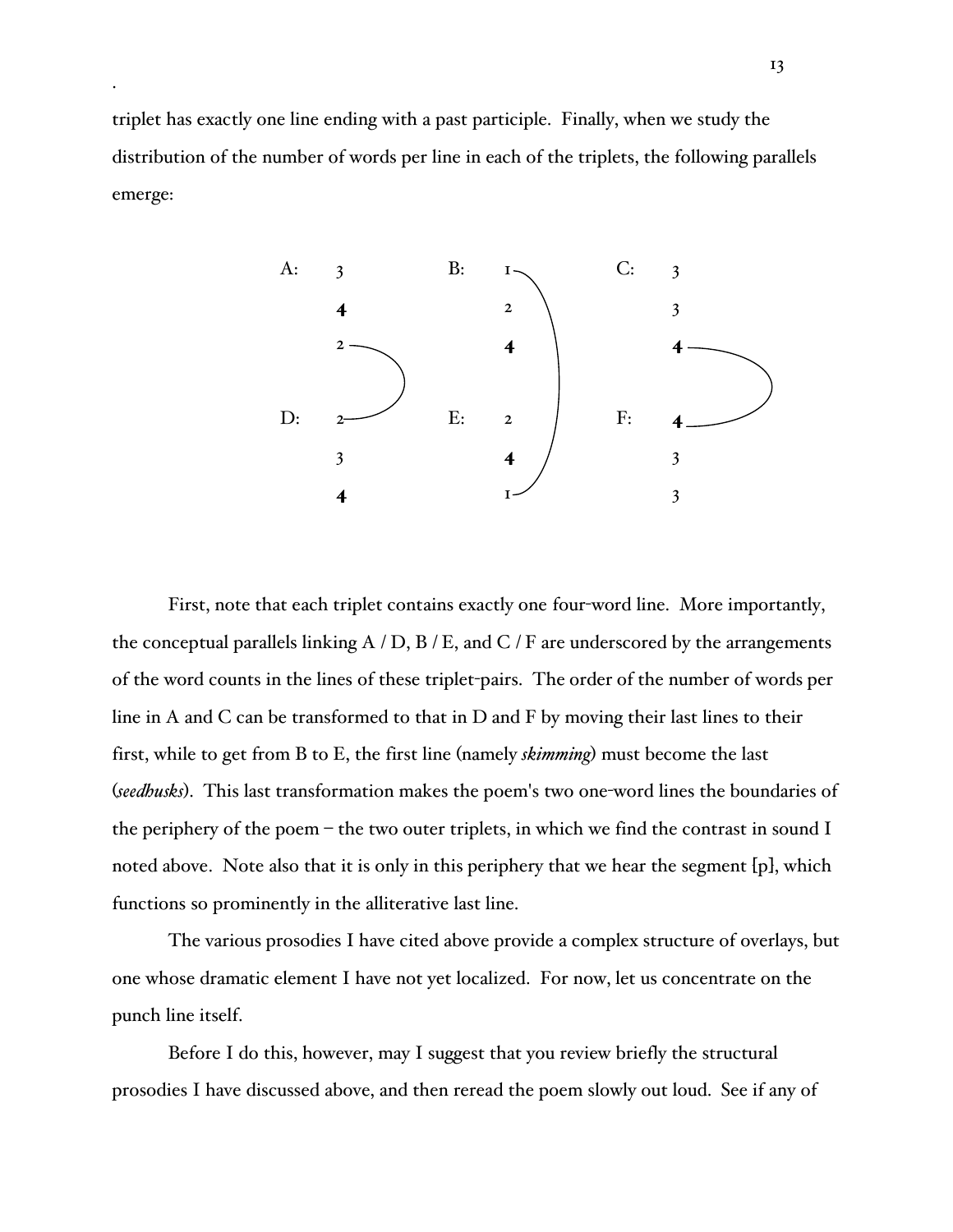the eighteen lines seems to rise above the rest  $-i$  f there is in you a mild feeling akin to shock, to being stunned, to awakening, in fact. For the phenomenon I am attempting to provide a structural basis for is one that I take to be psychologically real. I would not be surprised to find subtle physiological changes (electro-galvanic skin response? pupil dilation? blood pressure? heart rate?) correlating, in readers who have learned to hear poetry deeply, with the experience of a punch line.

.

For me, this experience is the strongest in the last line of the poem. I do not know whether punch lines are always final, or whether they can be followed by poetic material under some circumstances. My investigation of their properties has at present only begun.

The factors which I have found to contribute to the impact of line 18 are all perturbed prosodies. I list some of them in what follows.

1. First of all, this line contains the poem's only selectional oddity: the relation between *pipe* and *plenty*. Presumably, *plenty* must be a noun, and since it follows the action nominal *piping*, it can only be the object, or far less plausibly, the subject of *pipe*. But neither putative sentence escapes deviance: *The birds pipe [plenty]* direct object. Here the word *plenty* is not to be heard as an instance of the adverb of degree or of frequency, which would be roughly synonymous with *a lot*, or *very much*. Rather, think of *plenty* as being replaced with *abundance*. This will produce a clear deviance. And if *plenty* is the subject of *pipe*, the following (even stranger) sentence would result: \*?*Plenty pipes*.

2. Secondly, one of the strongest sectioning devices for the halving of the poem, in my opinion, is the antisymmetric dance of present and past participles, intersecting with the beginnings and ends of lines. In this richly articulated structure, it is significant that of all the ten participles, only one is a noun: *piping*. There is a symmetric distribution of word types: in I, there are three verbal *ing*-forms and one prenominal, adjectival form: *cheeping birds*. Correspondingly, in II, there are three verbal past participles, and one prenominal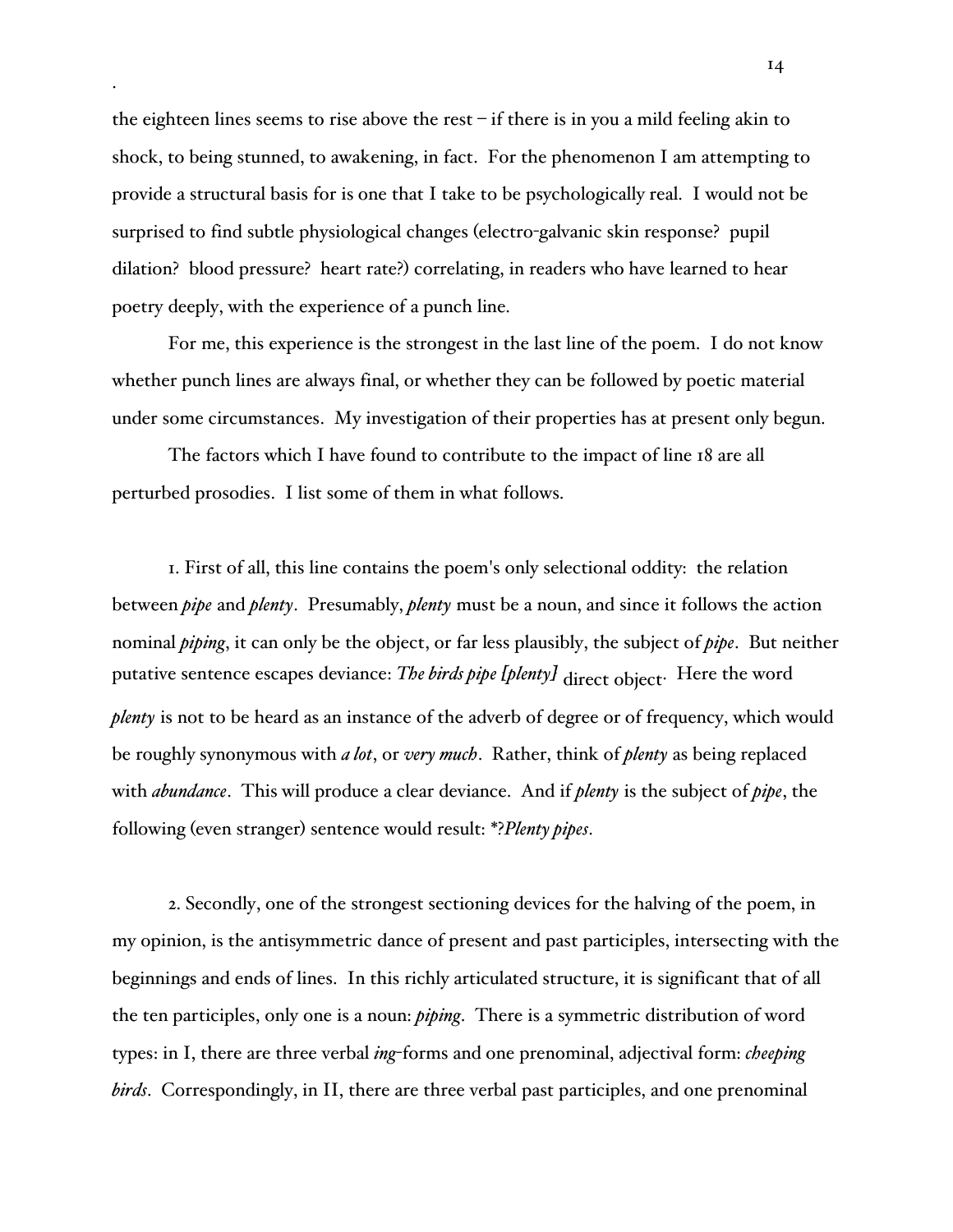one: *broken seedhusks*. The lone participle in I, *buffeted*, agrees with the verbal majority of past participles in II. Thus, an expectation is set up that the lone *ing*-form in II should also be a verb. Its nounhood contributes to the punch.

When we examine the ten participles phonetically, we see yet another thwarted expectation. the stressed vowels of the participles in I and II are displayed in (4).

I: [iy]  $[i]$   $[\bar{e}y]$   $[\bar{e}y]$   $[\Lambda]$   $[1]$   $[\bar{e}y]$   $[\Lambda]$   $[1]$   $[\bar{e}y]$   $[\bar{e}y]$   $[\Lambda]$   $[\bar{e}y]$   $[\bar{e}y]$   $[\Lambda]$ 



.

vowel [iy]. (more or less) of the unpaired short vowel  $[\Lambda]$ .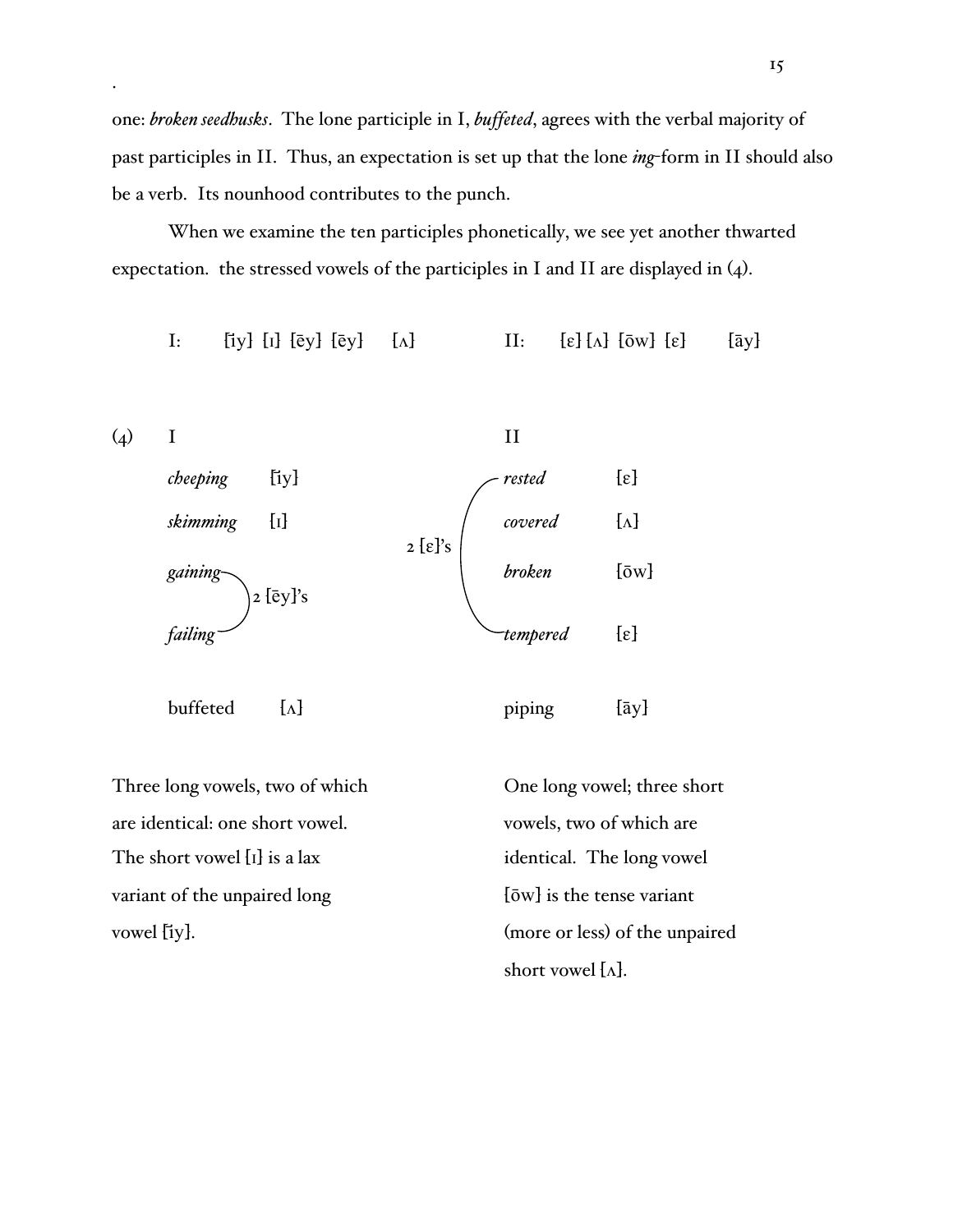When we look at the vowel of the sole past participle in I, *buffet*, we find that it is identical to the vowel of the unpaired past participle in II, *covered.*. Thus we generate the expectation that the vowel of the sole *ing*-form in II should be the same as that of the unpaired long vowel – *cheeping*. Not only is the vowel of *piping* not a high front vowel, in fact it is the only low vowel in the set of participles.

Lastly, when we note that the four pasts of II are disyllables, as are the four presents of I, and that the sole past in I is a trisyllable, we expect the sole *ing*-form of II to be trisyllabic.

In short, *piping* sticks out like a sore thumb because of its word-class, its stressed vowel, and its syllable count.

3. The last line is boldly alliterative. The three *p*'s there make it especially salient, because no other line has even two syllables which start with the same consonant.

There is only one line which is similar to line  $18 -$  line 1, whose three words all begin with vowels. For now, let us only note in passing the connection between the first and last lines. But we shall find a further reason to link these two.

4. The triplets exhibit exactly one preposition each – on lines 2, 6, 9, 11, and 14. Only F has two, the last one occurring in the punch line.

5. As pointed out above, the poem is halved by the  $4/4$  distribution of line-final nouns, with two singulars and two plurals in each half. While the two pairs of nouns in I come in the order two plurals, then two singulars, there is an alternating rhyme in II:

*weedstalks, snow, seedhusks plenty*

.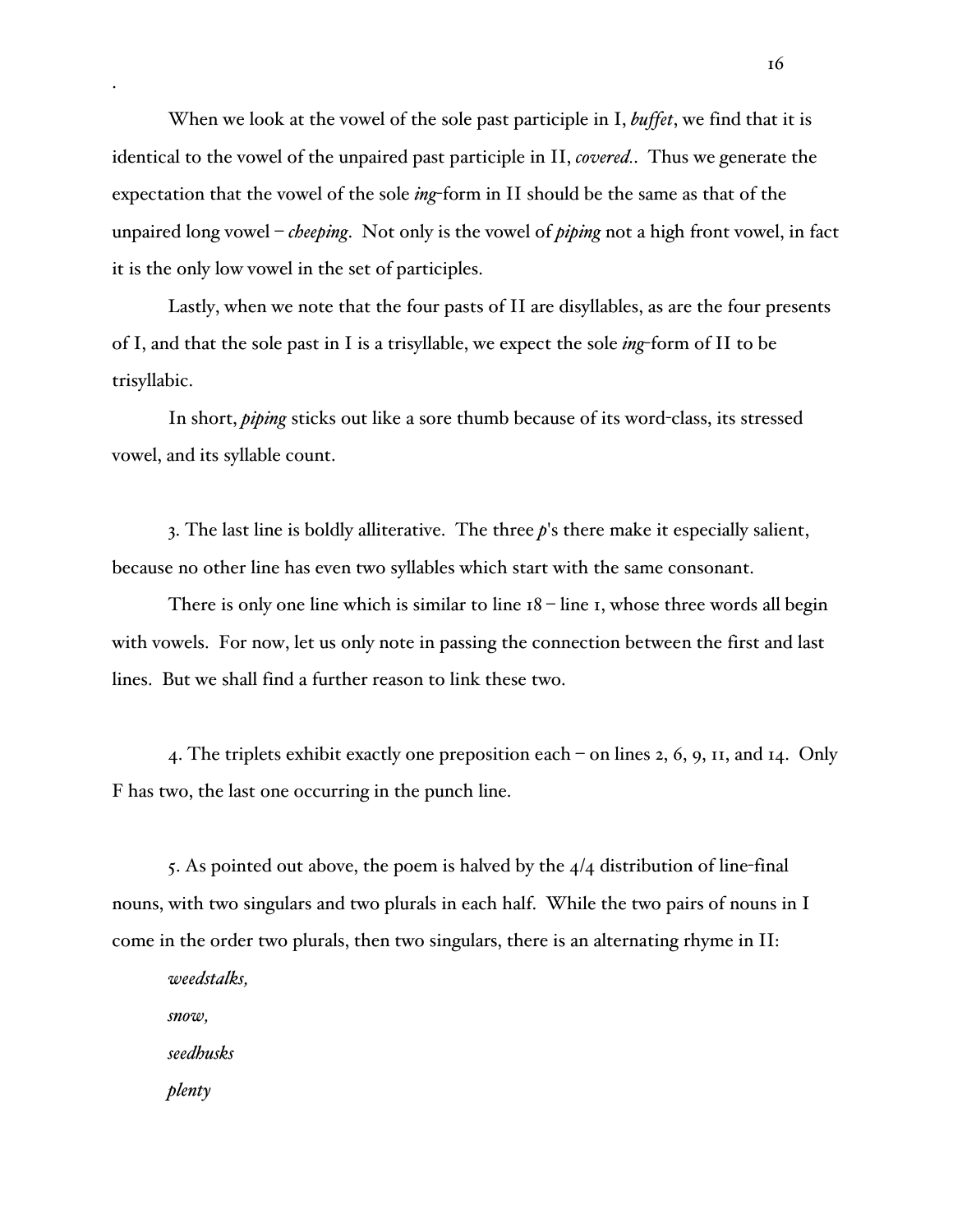Finding that the plurals are so similar phonetically, and also morphologically, and are both disyllabic plurals, an expectation is generated that the last singular in II will also be monosyllabic (as well as being phonetically similar to *snow*). Both expectations are thwarted.

6. Except for the three compound nouns, *snow glaze, weedstalks,* and *seedhusks*, no other line exhibits two noun roots in one line but the punch line.

7. If we examine the roots of the words in the poem that start with a consonant cluster, we find these:

| Monosyllabic: | flight, small, skim, tree, snow, glaze,               |
|---------------|-------------------------------------------------------|
|               | <i>what</i> (if pronounced with [hw]), <i>stalk</i> , |
|               | flock, break, shrill.                                 |
| Disyllabic:   | plenty                                                |

.

8. Without the unstressed [iy] of *plenty*, there is a balanced distribution of roots in  $[iy]$ 

> I II *cheep, tree weed, seed*

The extra [iy]of *plenty* disturbs this balance. In addition, it is the poem's only unstressed open syllable (apart from the articles *the* and *a*).

9. Finally, let us examine the distribution of indefinite noun phrases that have no article. There are six of them: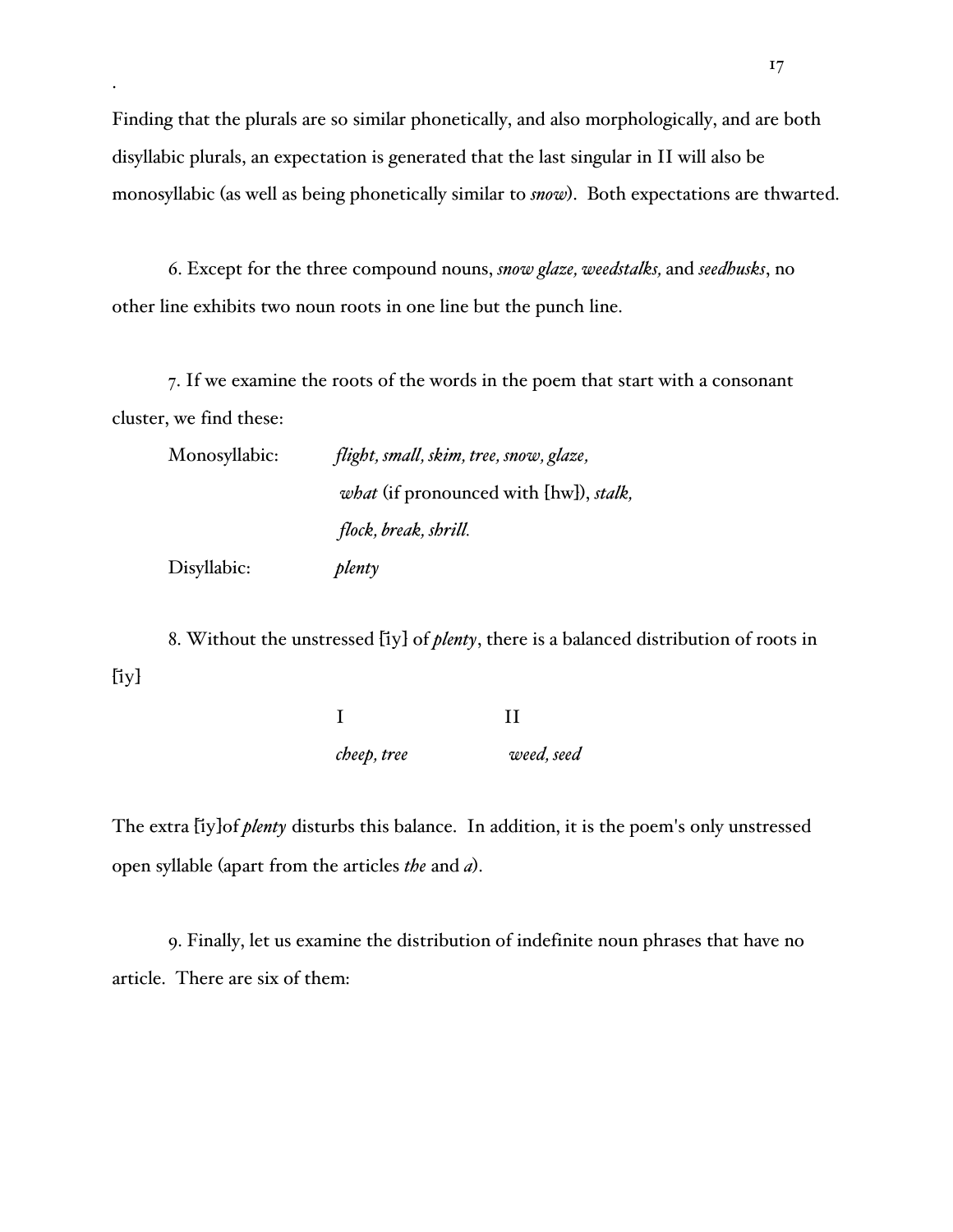

.

There are many onionskin periodicities set up in (5). Note also that the two NPs that span line-endings (the forward slash '/' follows words that are line-final) are the ones that contain the only prenominal occurrences of participles (here underlined), as pointed out above.

The phonetic parallels between the two plurals of II, *weedstalks* and *seedhusks* are too striking to be overlooked. In fact, the six NPs of  $(5)$  contain all the occurrences of the poem's [iy]'s. I think that the further connection between the line-initial position of the [iy]-word in the B-cells of  $(5)$ , contrasting with the line-final location of the [iy]-word in the C-cells, is significant, too.

From all of the above, it follows that there is a powerful set of prosodies connecting the A-cells, *old age* and *plenty*, the first and last words of the poem. And of course, it is precisely this equation, this connection, which is the poem's message of hope, the reperception of old age which the second half's opening question in line 10 is supposed to awaken the old lady to: *old age is (a piping of) plenty*.

We note, though, that there is one last sore-thumbing in this equation: the first five of the articleless NPs in (5) are modified prenominally – only *plenty* is not.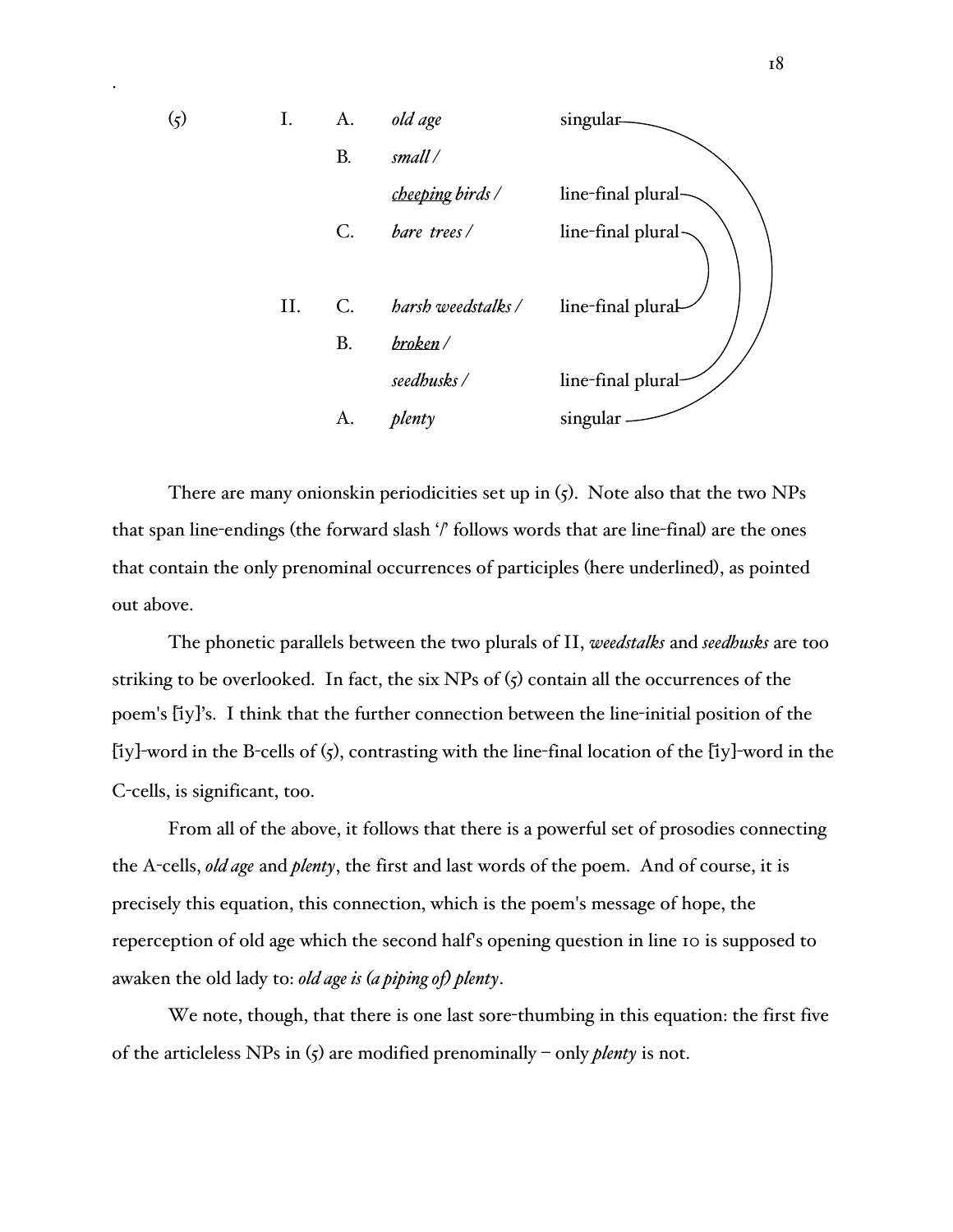To sum up, then, in this section, I have assembled evidence from perturbations in structural prosodies of elements running the gamut from semantics to phonetics, perturbations which all occur in the last five syllables of the poem, some (the disyllabicity of *plenty*, the lone unstressed high vowel) being saved until the very last segment of the poem, to try to construct a structural prosodic basis for the experience of poetic impact that the last line of Williams' poem has on me, and I assume on other readers.

.

Before leaving this poem, I would like to highlight again a collection of arrayings, over the three sectioning I have argued for, which are unique in my experience of the analysis of poetry. I want, therefore, to focus on them as visibly as possible, so that other students of poetics can either find additional parallel uses of similar devices, or can instead help me to see that I have perceived an only apparent similarity.

The arrayings in question all have to do with parallel distributions of corresponding elements at the beginnings and ends of sections. I will order them according to my estimation of how solidly established they are in the fabric of the poem.

(6) a. The change from three line-initial *present* participles with a lone line-final past participle in I, to an antisymmetric arraying of three line-final *past* participles and one lineinitial *ing*-form in II. This pattern is particularly strongly established, in my opinion, because of the additional parallel phonetic antisymmetry pointed out in  $(4)$ .

b. The establishing of the linkings between the triplet pairs A/D, B/E, and C/F by the line-moving transformations, taking bottom (i.e., section-final) lines to top (sectioninitial) lines in the first and third of these pairings, and in the opposite direction in the second pairing.

c. Note that this oppositeness is part of the halving prosody. For if B's sequence of lines of one, two, and four words were converted to the sequence four, one, and two to form E, then the two one-word lines would not combine to articulate any otherwise significant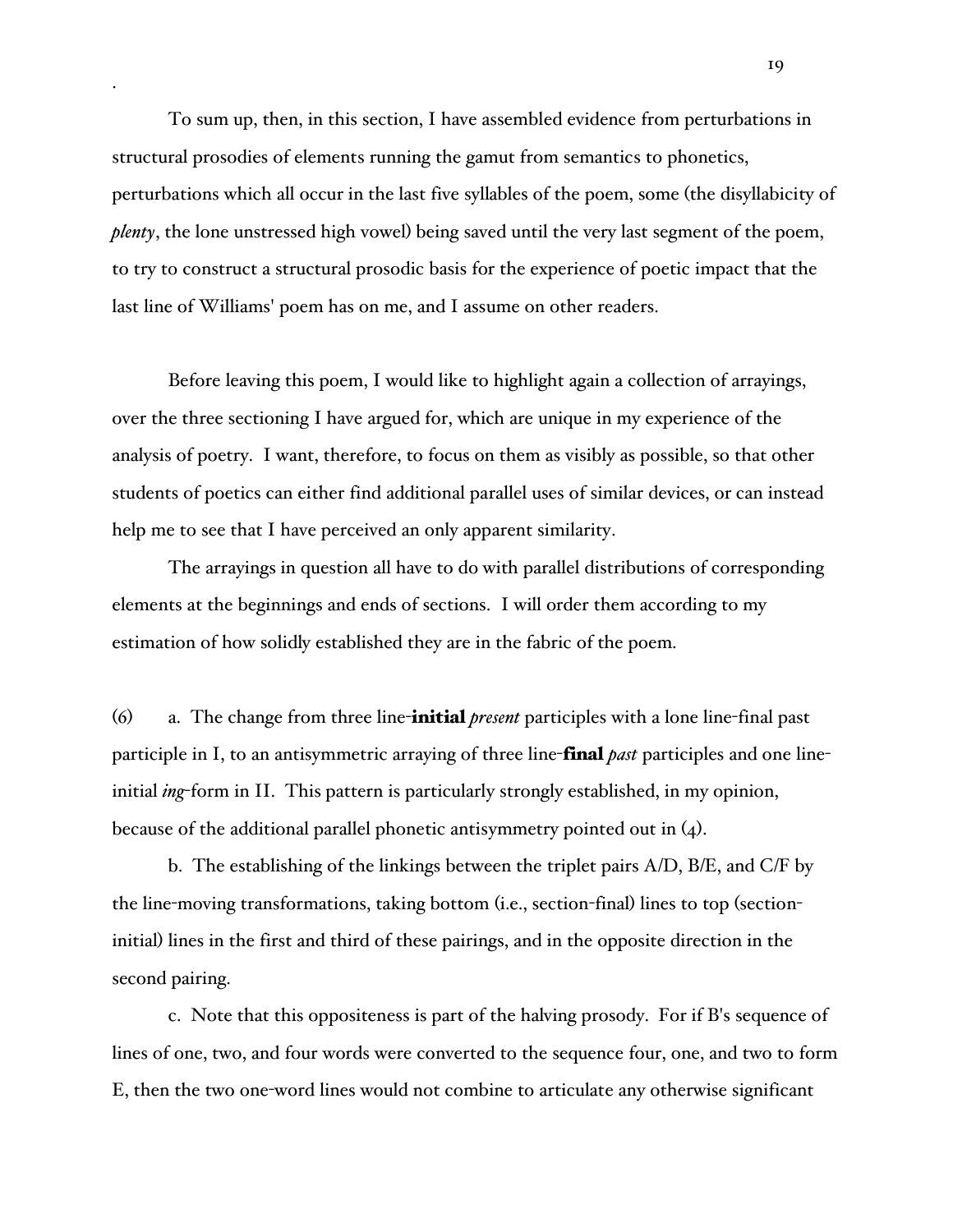sectioning. As Williams has written the poem, however, the two one-word lines, occurring four lines down from the beginning of the poem, and four lines up from the end of the poem, slap us in the eye, if I may be forgiven a synaesthetic mixed metaphor.

d. The words *snow* and *wind* end triplets in I, and are notional subjects of their associated predicates; in II, they begin triplets and are both Patients.

e. The two occurrences of *is* are line-final in I, line-initial in II. Recall that these two verbs each appear in the third syllable of the outer 6-line thirds of the poem.

f. The location of the stressed  $[$ iy]'s in the cluster of prosodies in  $(5)$ .

The final point to make in this connection, it seems to me, is the fact, supported by the prosodies of (5), that the first two syllables of the poem are to be seen as connected to the last two. Does this poetic "equation"

### old age – plenty

drive the other "equation" of the form

.

## section beginning – section ending

that I have presented in (6)? I have no answer at present, but I think that this type of question, which resonates with an old suggestion of Thorne's that the particularities of any given poem establish a grammar for that poem (cf. Thorne 1965), must be looked at seriously.

In conclusion, I would like to say that the major claims of this paper – that sectionings and arrayings interweave to establish a basic structural prosodic rhythm, analogous to the flow of linear time in narration, and that poetic drama (in particular, punch-lining) is to be seen as articulating certain cusps of poetic "time" by establishing and